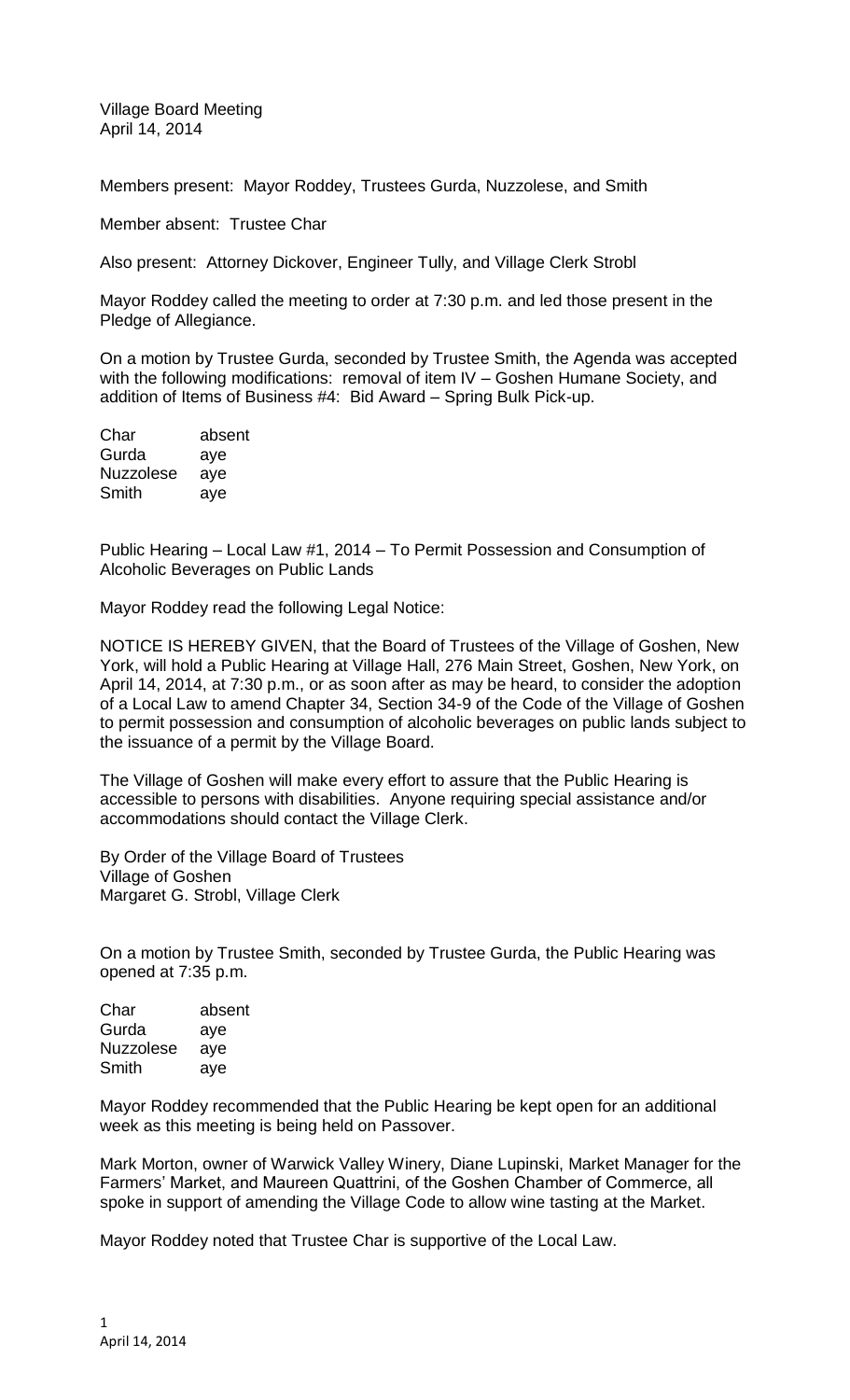On a motion by Trustee Smith, seconded by Trustee Nuzzolese, the Board voted to continue the Public Hearing until the April 21, 2014 Work Session.

Char absent Gurda aye Nuzzolese aye Smith aye

### **Minutes**

On a motion by Trustee Gurda, seconded by Trustee Nuzzolese, the Minutes of the March 24, 2014 Village Board Meeting were accepted as submitted.

| Char             | absent |
|------------------|--------|
| Gurda            | aye    |
| <b>Nuzzolese</b> | aye    |
| Smith            | aye    |
|                  |        |

On a motion by Trustee Nuzzolese, seconded by Trustee Smith, the Minutes of the April 7, 2014 Village Board Annual Meeting were accepted as submitted.

| absent |
|--------|
| aye    |
| aye    |
| aye    |
|        |

### **Communications**

Mayor Roddey read a letter from the Goshen Chamber of Commerce, requesting use of the DPW parking lot for a recovery day of electronic equipment, to be held Thursday, May 1, 2014.

On a motion by Trustee Smith, seconded by Trustee Gurda, the request was approved.

| Char             | absent |
|------------------|--------|
| Gurda            | aye    |
| <b>Nuzzolese</b> | aye    |
| Smith            | ave    |

Mayor Roddey expressed thanks to the Chamber for arranging for this service.

#### Items of Business

The following was moved by Trustee Gurda, and seconded by Trustee Smith:

Due to the satisfactory level of the Village of Goshen's primary water supply source, Prospect Reservoir, and based on the Village's Water Emergency Action Guidelines, the Village Board of the Village of Goshen declares that the Emergency Stage of the Drought Warning Procedure is hereby rescinded, effective April 19, 2014.

| Char             | absent |
|------------------|--------|
| Gurda            | aye    |
| <b>Nuzzolese</b> | aye    |
| Smith            | ave    |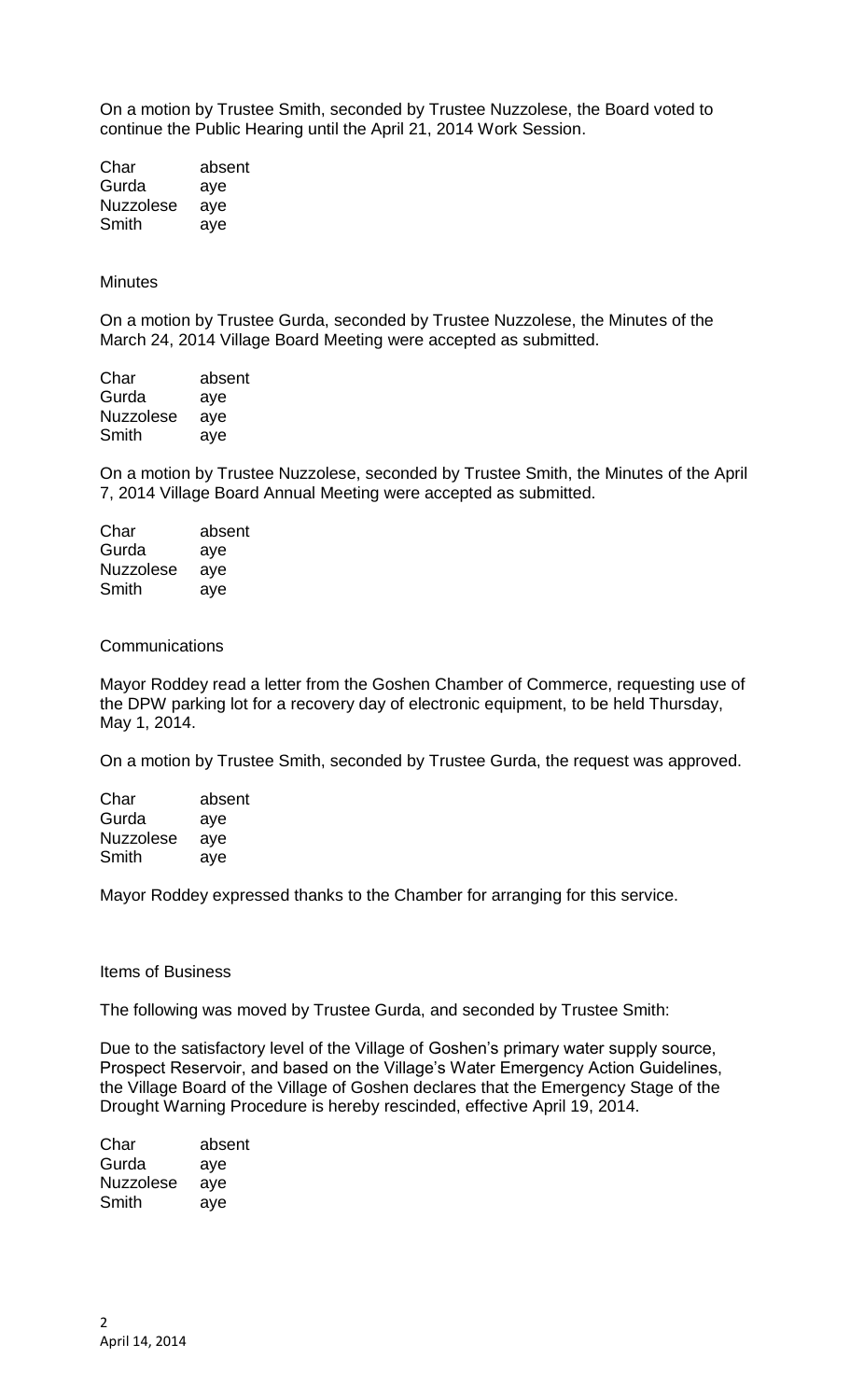On a motion by Trustee Nuzzolese, seconded by Trustee Smith, bills as examined by members of the Board were approved in accordance with Abstract 2013/2014 number 13, check numbers 6657 through 6892, for a total of \$1,374,977.23.

| Char             | absent |
|------------------|--------|
| Gurda            | aye    |
| <b>Nuzzolese</b> | aye    |
| Smith            | aye    |

On a motion by Trustee Smith, seconded by Trustee Nuzzolese, Steve Davis, Tom Wells, Jeff Mann, Adam Kimiecik, Greg Webers, and Tom Lane are hereby authorized to attend the Traffic Safety and Flagging Course, to be given by Pine Bush Equipment, at the Town of Goshen Highway Department on April 22, 2014. The cost for this training will be \$50.00 per person.

| Char             | absent |
|------------------|--------|
| Gurda            | aye    |
| <b>Nuzzolese</b> | aye    |
| Smith            | ave    |

Trustee Smith moved the following, which was seconded by Trustee Nuzzolese:

**WHEREAS,** the Village of Goshen has received two bids for the Spring Village-wide bulk pick up; and

**WHEREAS,** the lower bid, in the amount of \$200/truck hour and \$80/ton disposal, was received from Interstate Waste Services, Inc.; and

**WHEREAS,** Department of Public Works Superintendent Birney has determined that Interstate Waste Services, Inc. has submitted all required documentation and bidding certification to consider their bid complete;

# **NOW, THEREFORE,** it is hereby

**RESOLVED,** that the Spring Village-wide bulk pick up be awarded to Interstate Waste Services, Inc.

Char absent Gurda aye Nuzzolese aye Smith aye

# Mayor/Trustee Comments

Trustee Nuzzolese reported the following for the Sewer Department: the Canal Street siphon and Greenwich Avenue were jetted; troubleshooting of electrical and communication problems was done at the Minisink Trail pump station; and a yard hydrant was replaced at the plant.

Trustee Gurda noted the recent activities of the Water Department: weekly dead-end flushing of fire hydrants continues throughout the Village; a replacement pump at Greenhill pump station was started up and introduced into the reservoir system; flocculator #4 was rebuilt with assistance from Koester Associates; and the reservoir is currently full.